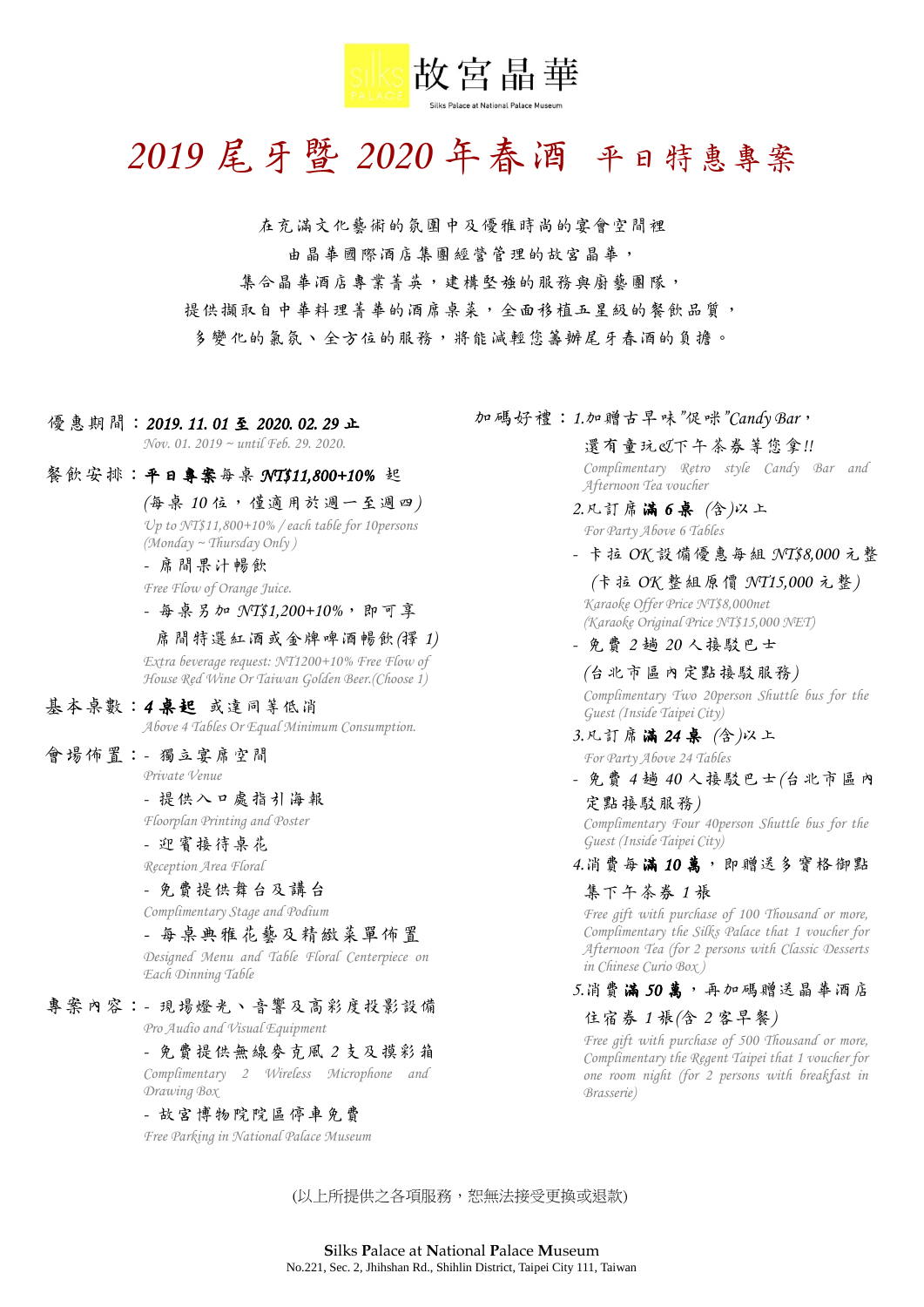

# *2019* 尾牙暨 *2020* 年春酒 平日特惠菜單

## 故宮御饌小滿漢

*Assorted Entree* 糖衣腰果 金沙杏鮑菇 *Cashew Nut in Sugar Coating Sautéed King Mushroom with Salty Egg Yolk* 杏仁小魚 宮保雞球 *Fried Clove Fish with Crispy Almond Stir-Fried Chicken with Dried Chili* 醋辣黃瓜 虎椒小炒肉 *Chinese Pickled cucumber Sautéed Pork with Chili* 椒麻雲耳 蒜香蘿蔔糕 *Spicy Fungus Fried Turnip Cake with Garlic*

五福大拼 盤

*Appetizer Combination*

 *X . O* 醬炒雙 脆*(*花枝*.*雞片*) Sautéed Squid and Chicken with X.O Sauce*

鮑參魚肚 羹 *Braised Shredded Fish Maw and Sea Cucumber Soup*

> 貴 妃 嫩 子 排 *Braised Pork's Rib with Soy Sauce*

甘露海上 鮮 *Steamed Sea Bream with Green Onion*

珍菇扒時 蔬 *Braised Vegetables with Assorted Mushroom*

參棗燉烏 雞 *Double-Boiled Black Bone Chicken Soup with Ginseng and Red Date*

腊味糯米 飯

*Steamed Glutinous Rice with Cantonese Sausage*

美點映雙 輝

*Silks Palace Pastries Combination*

季節怡鮮 果 *Seasonal Fresh Fruit Platter*

每桌 *NT\$11,800*,另需加一成服務費 *(*每桌 *10* 位*) NT\$11,800 per table Subject to 10% service charge (10 persons per table)*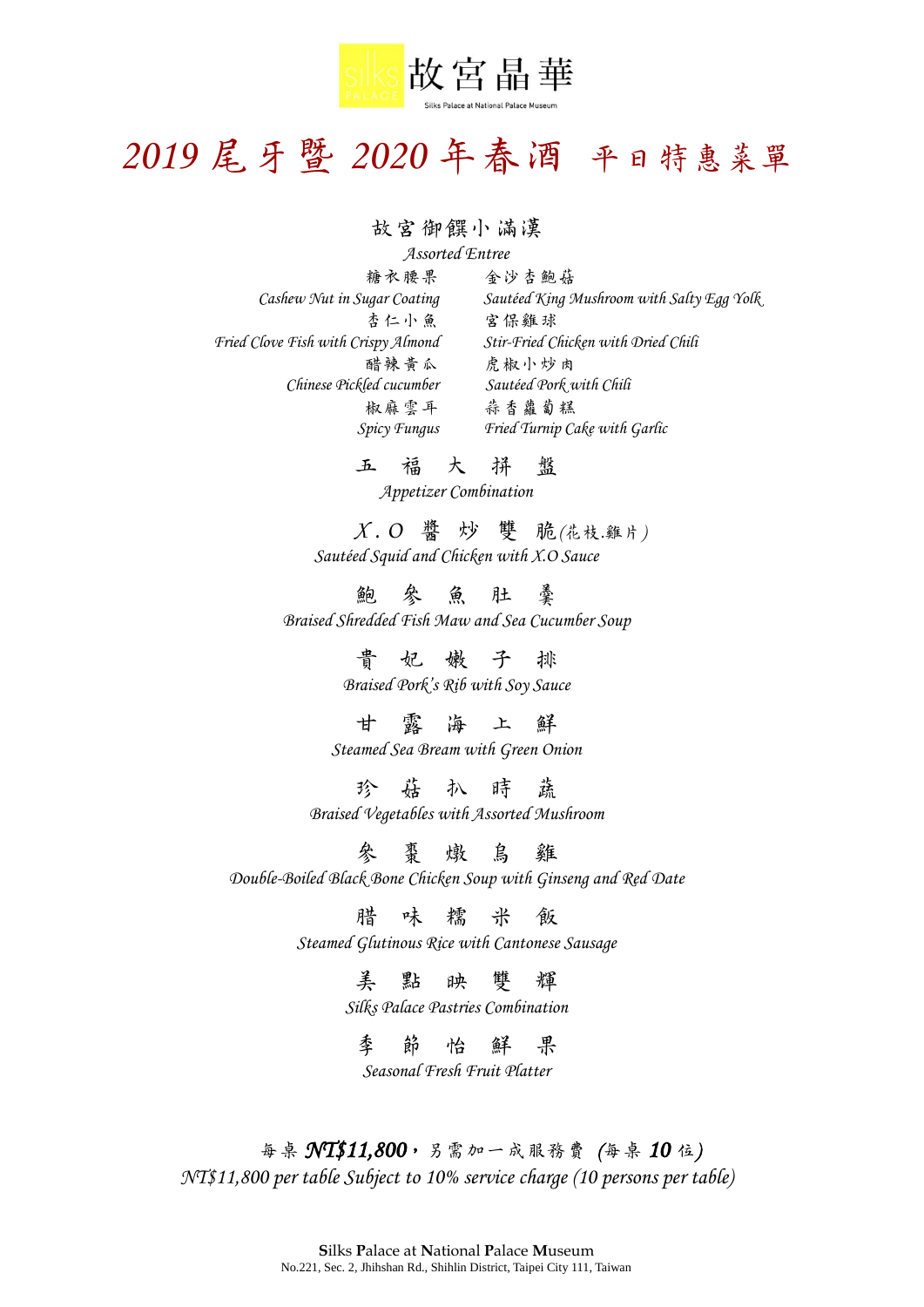

# *2019* 尾牙暨 *2020* 年春酒 平日特惠菜單

## 故宮御饌小滿漢

*Assorted Entree* 杏仁小魚 宮保雞球 *Fried Clove Fish with Crispy Almond Stir-Fried Chicken with Dried Chili* 醋辣黃瓜虎椒小炒肉 *Chinese Pickled cucumber Sautéed Pork with Chili*

糖衣腰果 金沙杏鮑菇 *Cashew Nut in Sugar Coating Sautéed King Mushroom with Salty Egg Yolk* 椒麻雲耳 蒜香蘿蔔糕 *Spicy Fungus Fried Turnip Cake with Garlic*

五福喜 拼 盤

*Appetizer Combination*

碧綠鮮蝦 球 *Sautéed Shrimp with Vegetable*

瑤柱海鮮 羹 *Braised Seafood Soup*

紅麴豬腱 骨 *Pork's Rib with Red Dragonfly Sauce*

清蒸海上 鮮 *Steamed Fish with Scallions*

珊瑚燴時梳 *Sautéed Vegetable with Minced Carrot*

霸王花燉烏雞 *Double-Boiled Black Bone Chicken Soup with Overlord Flower*

腊味糯米 飯

*Steamed Glutinous Rice with Cantonese Sausage*

鴛鴦甜點多 寶 格 *Two Kinds Dessert in Chinese Curio Box*

> 季節怡鮮 果 *Seasonal Fresh Fruit Platter*

每桌 *NT\$13,800*,另需加一成服務費 *(*每桌 *10* 位*) NT\$13,800 per table Subject to 10% service charge (10 persons per table)*

> **S**ilks **P**alace at **N**ational **P**alace **M**useum No.221, Sec. 2, Jhihshan Rd., Shihlin District, Taipei City 111, Taiwan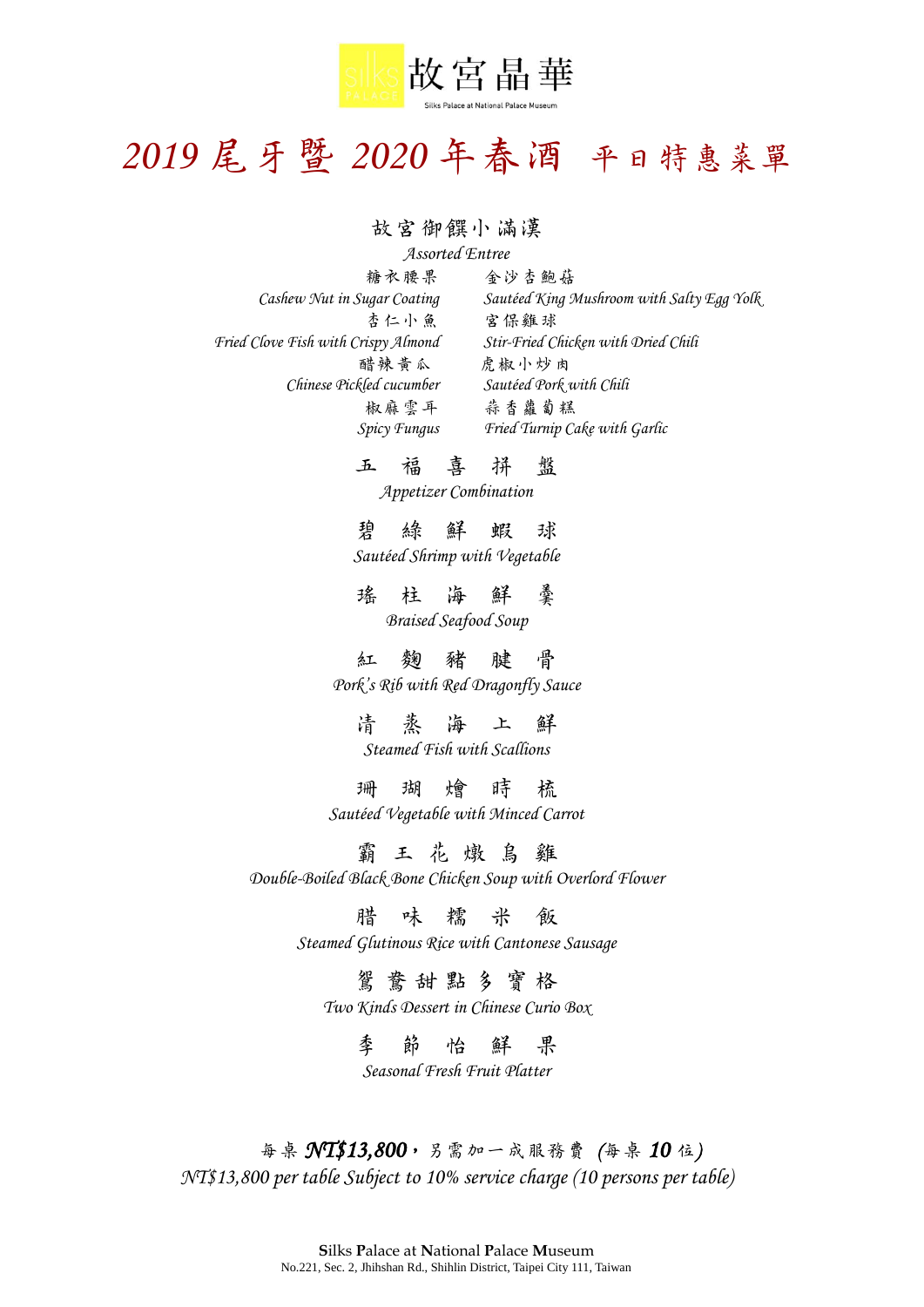

# *2019* 尾牙暨 *2020* 年春酒 假日特惠專案

在充滿文化藝術的氛圍中及優雅時尚的宴會空間裡 由晶華國際酒店集團經營管理的故宮晶華,

集合晶華酒店專業菁英,建構堅強的服務與廚藝團隊,

提供擷取自中華料理菁華的酒席桌菜,全面移植五星級的餐飲品質,

多變化的氣氛、全方位的服務,將能減輕您籌辦尾牙春酒的負擔。

- 優惠期間: 2019. 11. 01 至 2020. 02. 29 止 *Nov. 01. 2019 ~ until Feb. 29. 2020.*
- 餐飲安排:假日專案每桌 *NT\$16,800+10%* 起
	- *(*每桌 *10* 位*)*

*Up to NT\$16,800+10% / each table for 10 persons*

*-* 席間暢飲精選紅酒及果汁

*Free Flow of House Red Wine and Orange Juice -* 每桌另加 *NT\$ 1,000+10%*,即可享

席間暢飲金牌台灣啤酒 *Extra beverage request: NT1,000+10% Free Flow of Taiwan Golden Beer*

#### 基本桌數:*- 3* 樓宴會廳 *25* 桌起或同等消費

*3F Ballroom Above 25 Tables Or Equal Minimum Consumption.*

#### *- B2* 府城晶華 *6* 桌起或同等消費

*B2 Taiwanese Food Court Above 6 Tables Or Equal Minimum Consumption.*

#### 會場佈置:*-* 獨立宴席空間

*Private Venue*

*-* 提供入口處指引海報

*Floorplan Printing and Poster*

## *-* 迎賓接待桌花

*Reception Area Floral*

### *-* 免費提供舞台及講台

*Complimentary Stage and Podium*

### *-* 每桌典雅花藝及精緻菜單佈置

*Designed Menu and Table Floral Centerpiece on Each Dinning Table*

- 專案內容:*-* 現場燈光、音響及高彩度投影設備 *Pro Audio and Visual Equipment*
	- *-* 免費提供無線麥克風 *2* 支及摸彩箱 *Complimentary 2 Wireless Microphone and Drawing Box*
	- *-* 故宮博物院院區停車免費 *Free Parking in National Palace Museum*

#### 加碼好禮:*1.*加贈古早味*"*促咪*"Candy Bar*,

還有童玩*&*下午茶券等您拿*!! Complimentary Retro style Candy Bar and Afternoon Tea voucher*

*2.*凡訂席滿 *6* 桌 *(*含*)*以上,卡拉 *OK* 設

#### 備優惠每組 *NT\$8,000net*

*(*卡拉 *OK* 整組原價 *NT15,000* 元整*) For Party Above 6 Tables, Karaoke Offer Price NT\$8,000net(Karaoke Original Price NT\$15,000 NET)*

#### 3.消費每滿10萬,即贈送多寶格御點

#### 集下午茶券 *1* 張

*Free gift with purchase of 100 Thousand or more, Complimentary the Silks Palace that 1 voucher for Afternoon Tea (for 2 persons with Classic Desserts in Chinese Curio Box )*

## 5.消費滿50萬,再加碼贈送晶華酒店

#### 住宿券 *1* 張*(*含 *2* 客早餐*)*

*Free gift with purchase of 500 Thousand or more, Complimentary the Regent Taipei that 1 voucher for one room night (for 2 persons with breakfast in Brasserie)*

(以上所提供之各項服務,恕無法接受更換或退款)

**S**ilks **P**alace at **N**ational **P**alace **M**useum No.221, Sec. 2, Jhihshan Rd., Shihlin District, Taipei City 111, Taiwan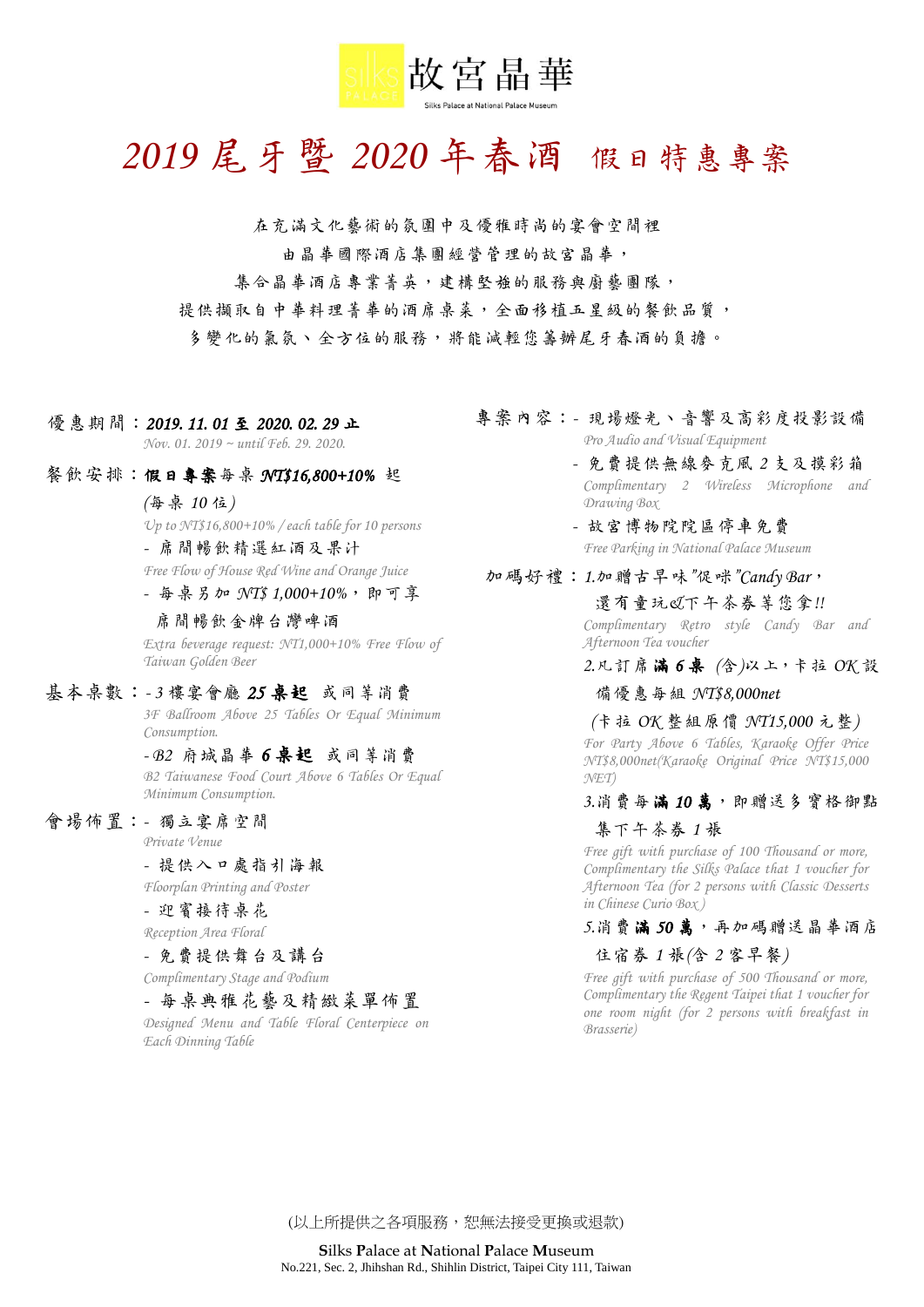

# *2019* 尾牙暨 *2020* 年春酒 假日特惠菜單

### 故宮御饌小滿漢

*Assorted Entree* 糖漬栗子 雞絲拌海蜇 *Chestnut in Sweeten Jelly Fish with Shredded Chicken* 琥珀核桃 椒鹽鮮魷 *Sweetened Walnuts Deep-Fried Squid with Salt and Pepper* 酒香醉雞 *X.O* 醬松坂豬 *Marinated Chicken with Shao-shin Wine Sautéed Kobe Pork with X.O Sauce* 蒜苗燻鴨 三杯杏鮑菇 *Smoked Duck with Garlic Sprout Sautéed Mushroom with Ginger and Basil in Soy Sauce*

# 龍蝦大拼盤

*(*龍蝦 烏魚子 燻鮭魚 和風沙拉*) Lobster, Smoked Salmon and Mullet Roe with Salad*

> 弦紋鼎雪蛤海鮮羹 *Braised Seafood and Frog's Cream Soup*

北菇原粒鮑 *Braised Whole Abalone and Mushroom in Oyster Sauce*

東坡肉佐銀絲 捲 *Dong-Po Pork with Seasonal Vegetable and Steamed Bun*

> 翠玉白菜 *Cabbage Jade*

樹 子 蒸 海 斑 *Steamed Grouper with Tree Pod*

山 藥 野 蕈 燉 島 雞

*Double-Boiled Chicken Soup with Mountain Yam and Mushroom*

櫻花蝦米 糕

*Steamed Glutinous Rice with Dry Shrimps*

多 寶 格 御 點 集

*Classic Desserts in Chinese Curio Box*

季節怡鮮 果 *Seasonal Fresh Fruit Platter*

每桌 *NT\$16,800*,另需加一成服務費 *(*每桌 *10* 位*) NT\$16,800 per table Subject to 10% service charge (10 persons per table)*